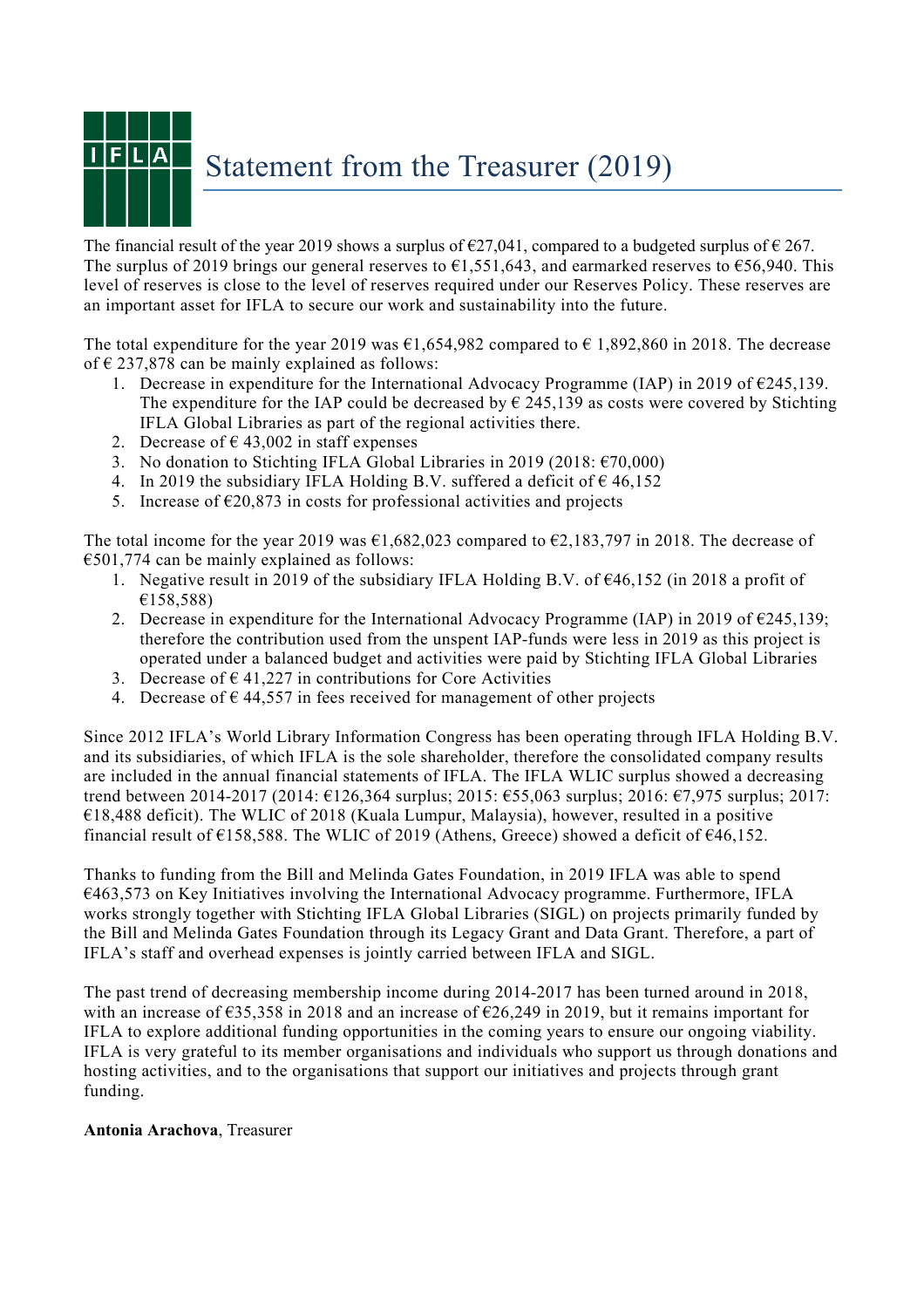## **(after appropriation of result)**

| 31-Dec-19 |           | 31-Dec-18 |           |
|-----------|-----------|-----------|-----------|
| €         | €         | €         | €         |
|           | 25,176    |           | 35,226    |
|           | 442,054   |           | 488,205   |
|           |           |           |           |
| 193,011   |           | 253,612   |           |
| 5,121,761 |           | 5,399,049 |           |
|           |           |           |           |
|           | 5,314,772 |           | 5,652,661 |
|           |           |           | 6,176,092 |
|           |           |           |           |
|           |           |           |           |
|           |           |           |           |
| 56,940    |           | 67,961    |           |
| 1,551,643 |           | 1,513,581 |           |
|           |           |           |           |
|           | 1,608,583 |           | 1,581,542 |
|           |           |           |           |
|           | 1,481,415 |           | 1,869,712 |
|           |           |           |           |
| 25,024    |           | 35,156    |           |
| 2,666,980 |           | 2,689,682 |           |
|           |           |           |           |
|           | 2,692,004 |           | 2,724,838 |
|           | 5,782,002 |           | 6,176,092 |
|           |           | 5,782,002 |           |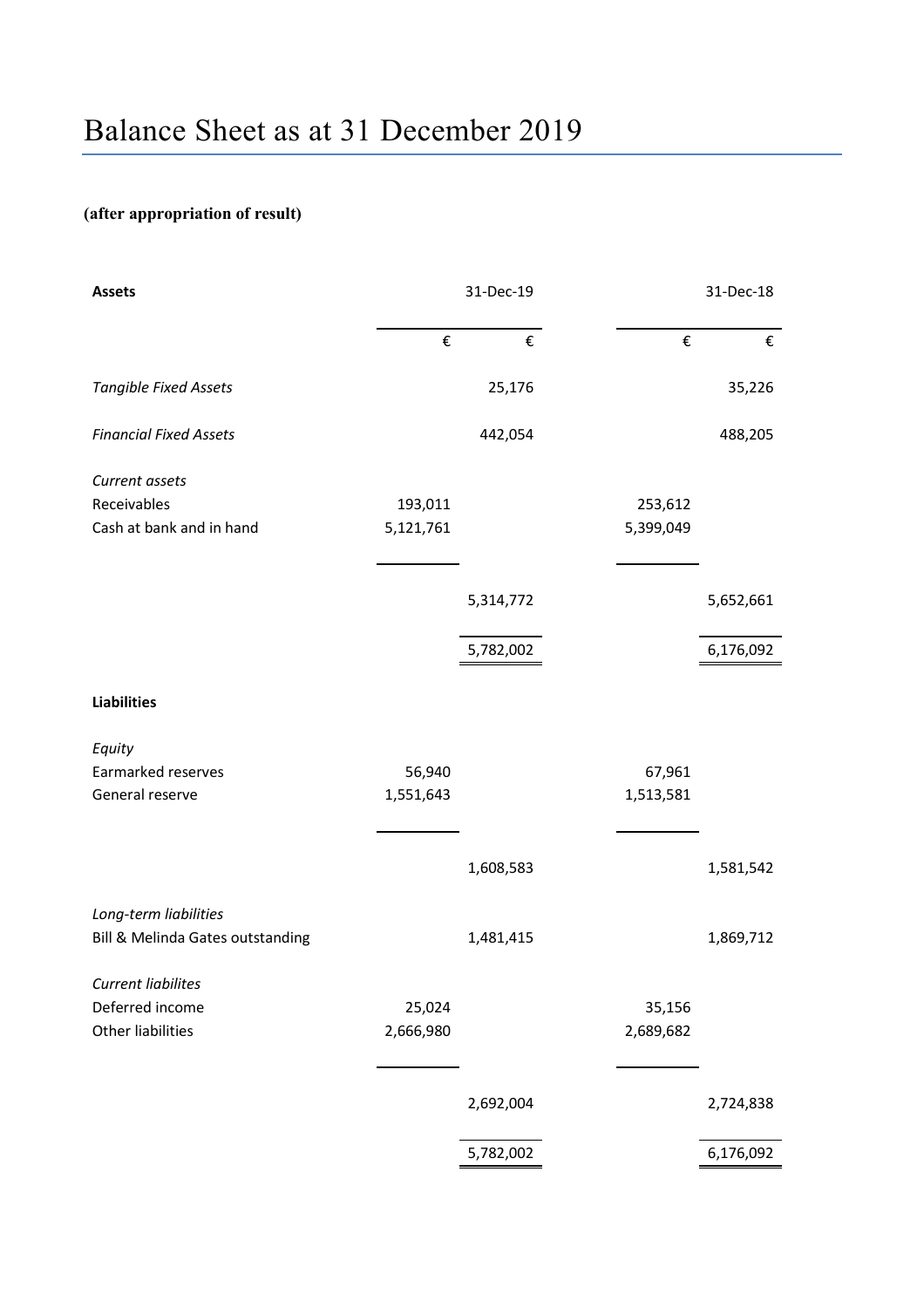## Statement of income and expenditure for the year 2019

|                                                                      | 2019             | 2018      |
|----------------------------------------------------------------------|------------------|-----------|
|                                                                      | €                | €         |
| <b>Income</b>                                                        |                  |           |
| Membership fees                                                      | 775,537          | 749,288   |
| <b>Corporate Supporters</b>                                          | 17,500           | 22,500    |
| Dutch Government                                                     | 16,000           | 16,000    |
| <b>Contributions Core Activities</b>                                 | 44,794           | 86,021    |
| Contributions Sage for Congress Grants                               | 2,246            | 2,256     |
| Contributions ARL for Congress Grants                                | 1,500            | 4,686     |
| Contributions ILN for Congress Grants                                | 2,000            | $\Omega$  |
| Sales of publications and royalties                                  | 33,014           | 32,536    |
| Conference services fees                                             | 243,000          | 243,000   |
| Management fees                                                      | 13,000           | 57,557    |
| Income vouchers scheme                                               | 43,274           | 39,458    |
| Interest and other financial income                                  | 1,603            | 12,885    |
| Result subsidiary IFLA Holding B.V.                                  | $\boldsymbol{0}$ | 158,588   |
| Miscellaneous                                                        | 11,671           | 9,933     |
| Contributions Bill & Melinda Gates<br>Foundation for Key Initiatives | 463,573          | 708,712   |
| Contributions Stichting IFLA Foundation for<br>Key Initiatives       | 12,625           | 13,989    |
| Income Shawky Salem Training Fund                                    | 6                | 6         |
| Income Margreet Wijnstroom Fund                                      | 680              | 10,638    |
| Income other IFLA Funds                                              | $\mathbf{0}$     | 15,744    |
|                                                                      | 1,682,023        | 2,183,797 |